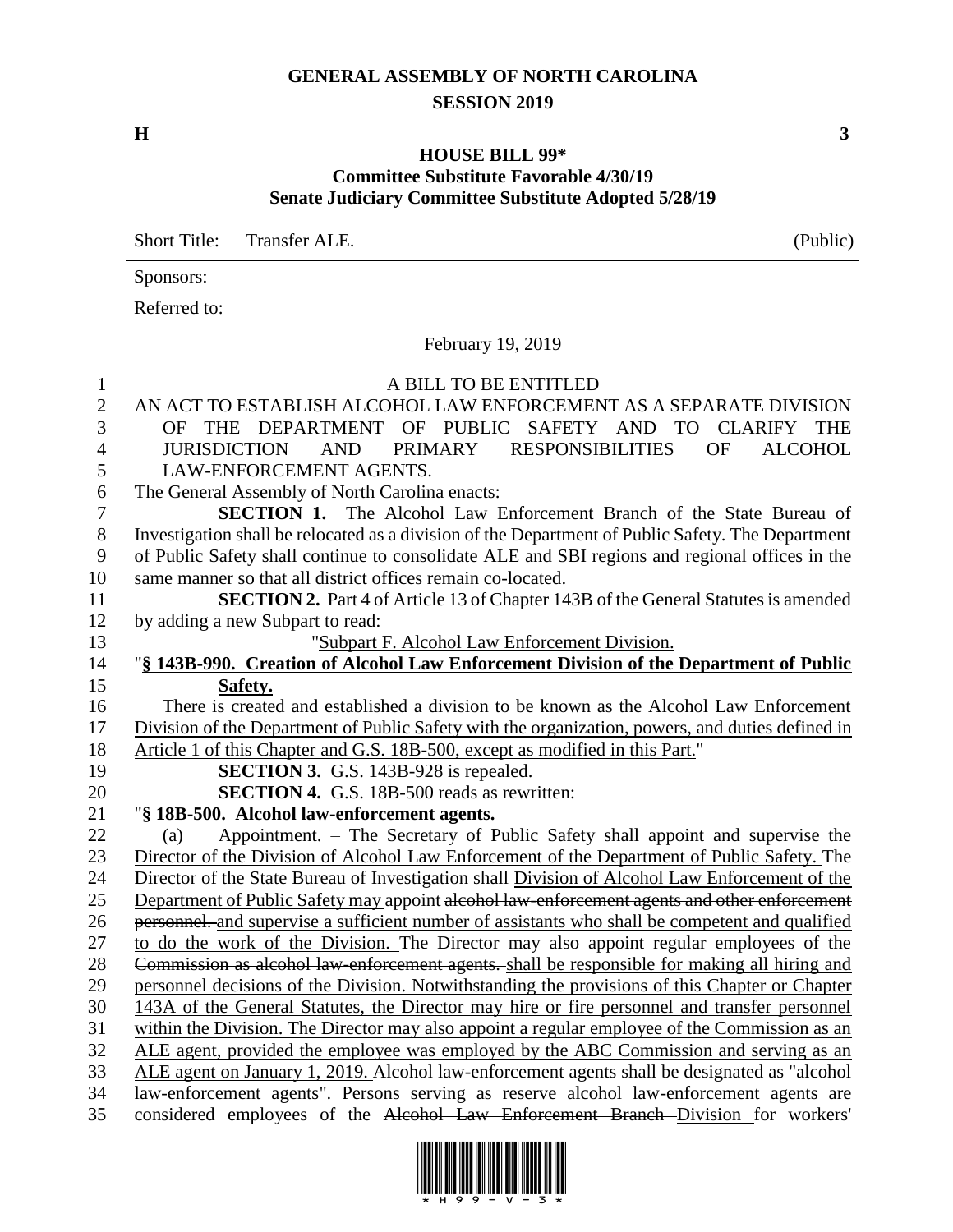|                |                                                                                                 | <b>General Assembly Of North Carolina</b>                                                          | <b>Session 2019</b>        |  |
|----------------|-------------------------------------------------------------------------------------------------|----------------------------------------------------------------------------------------------------|----------------------------|--|
| 1              |                                                                                                 | compensation purposes while performing duties assigned or approved by the Head-Director of         |                            |  |
| $\mathbf{2}$   | the Alcohol Law Enforcement Branch Division or the Head's Director's designee.                  |                                                                                                    |                            |  |
| 3              | Subject Matter Jurisdiction. – After taking the oath prescribed for a peace officer, an<br>(b)  |                                                                                                    |                            |  |
| $\overline{4}$ | alcohol law-enforcement agent shall have authority to arrest and take other investigatory and   |                                                                                                    |                            |  |
| 5              |                                                                                                 | enforcement actions for any criminal offense. The primary responsibility of an agent shall be      |                            |  |
| 6              | enforcement of the ABC and lottery laws and G.S. 14-313 regarding youth access to tobacco       |                                                                                                    |                            |  |
| $\tau$         | products.offense:                                                                               |                                                                                                    |                            |  |
| 8              | (1)                                                                                             | Occurring, encountered, or otherwise discovered on the premises of, or                             |                            |  |
| 9              |                                                                                                 | elsewhere when such conduct relates to a location under application for, or                        |                            |  |
| 10             |                                                                                                 | holding a permit issued by, the North Carolina Alcoholic Beverage Control                          |                            |  |
| 11             |                                                                                                 | Commission or the North Carolina Education Lottery Commission.                                     |                            |  |
| 12             | (2)                                                                                             | Encountered or otherwise discovered while investigating or enforcing matters                       |                            |  |
| 13             |                                                                                                 | for the North Carolina Alcoholic Beverage Control Commission or the North                          |                            |  |
| 14             |                                                                                                 | Carolina Education Lottery Commission or encountered or otherwise                                  |                            |  |
| 15             |                                                                                                 | discovered while investigating or enforcing the provisions of this Chapter,                        |                            |  |
| 16             |                                                                                                 | Chapter 18C of the General Statutes, G.S. 14-313, or Parts 1 and 2 of Article                      |                            |  |
| 17             |                                                                                                 | 37 of Chapter 14 of the General Statutes.                                                          |                            |  |
| 18             | (3)                                                                                             | Encountered or otherwise discovered while carrying out any duty or function                        |                            |  |
| 19             |                                                                                                 | assigned to the Division by law.                                                                   |                            |  |
| 20             | $\left(4\right)$                                                                                | Occurring in an agent's presence.                                                                  |                            |  |
| 21             | (5)                                                                                             | When assisting another law enforcement agency.                                                     |                            |  |
| 22             | (b1)                                                                                            | Authority. – Alcohol law-enforcement agents have full power and authority as peace                 |                            |  |
| 23             |                                                                                                 | officers to execute criminal process, and respond to and take enforcement action for any crime     |                            |  |
| 24             |                                                                                                 | of violence or breach of the peace, and any additional duties as may from time to time be directed |                            |  |
| 25             |                                                                                                 | by the Governor or the Secretary of the Department of Public Safety when needed for security       |                            |  |
| 26             | purposes at a public event, or to protect persons or property because of a disaster or state of |                                                                                                    |                            |  |
| 27             | emergency.                                                                                      |                                                                                                    |                            |  |
| 28             | (b2)                                                                                            | <u>Primary Responsibilities. – The primary responsibility responsibilities</u> of an alcohol       |                            |  |
| 29             | law-enforcement agent shall be are the enforcement of the ABC and lottery laws and G.S. 14-313  |                                                                                                    |                            |  |
| 30             | regarding youth access to tobacco products.this Chapter, Chapter 18C of the General Statutes,   |                                                                                                    |                            |  |
| 31             |                                                                                                 | G.S. 14-313, and Parts 1 and 2 of Article 37 of Chapter 14 of the General Statutes.                |                            |  |
| 32             |                                                                                                 |                                                                                                    |                            |  |
| 33             | (g)                                                                                             | Shifting of Personnel From One District to Another. – The Head-Director of the                     |                            |  |
| 34             |                                                                                                 | Alcohol Law Enforcement Branch, under rules adopted by the Department of Public Safety             |                            |  |
| 35             |                                                                                                 | Division may, from time to time, shift the forces from one district to another or consolidate more |                            |  |
| 36             |                                                                                                 | than one district force at any point for special purposes. Whenever an agent of the Alcohol Law    |                            |  |
| 37             |                                                                                                 | Enforcement Section-Division is transferred from one district to another for the convenience of    |                            |  |
| 38             |                                                                                                 | the State or for reasons other than the request of the agent, the Department shall be responsible  |                            |  |
| 39             |                                                                                                 | for transporting the household goods, furniture, and personal apparel of the agent and members     |                            |  |
| 40             | of the agent's household."                                                                      |                                                                                                    |                            |  |
| 41             | <b>SECTION 5.</b> G.S. 18B-101 reads as rewritten:                                              |                                                                                                    |                            |  |
| 42             | "§ 18B-101. Definitions.                                                                        |                                                                                                    |                            |  |
| 43             |                                                                                                 | As used in this Chapter, unless the context requires otherwise:                                    |                            |  |
| 44             | .                                                                                               |                                                                                                    |                            |  |
| 45             | (3)                                                                                             | "ABC system" means a local board and board, all ABC stores operated by it,                         |                            |  |
| 46             |                                                                                                 | its law-enforcement branch, and all its employees.a local board, and the                           |                            |  |
| 47             |                                                                                                 | designated ABC law enforcement officers                                                            | employed<br>pursuant<br>to |  |
| 48             |                                                                                                 | G.S. 18B-501.                                                                                      |                            |  |
| 49             | .                                                                                               |                                                                                                    |                            |  |
| 50             | (5)                                                                                             | "ALE Branch"-Division" means the Alcohol Law Enforcement Branch                                    |                            |  |
| 51             |                                                                                                 | Division of the Department of Public Safety.                                                       |                            |  |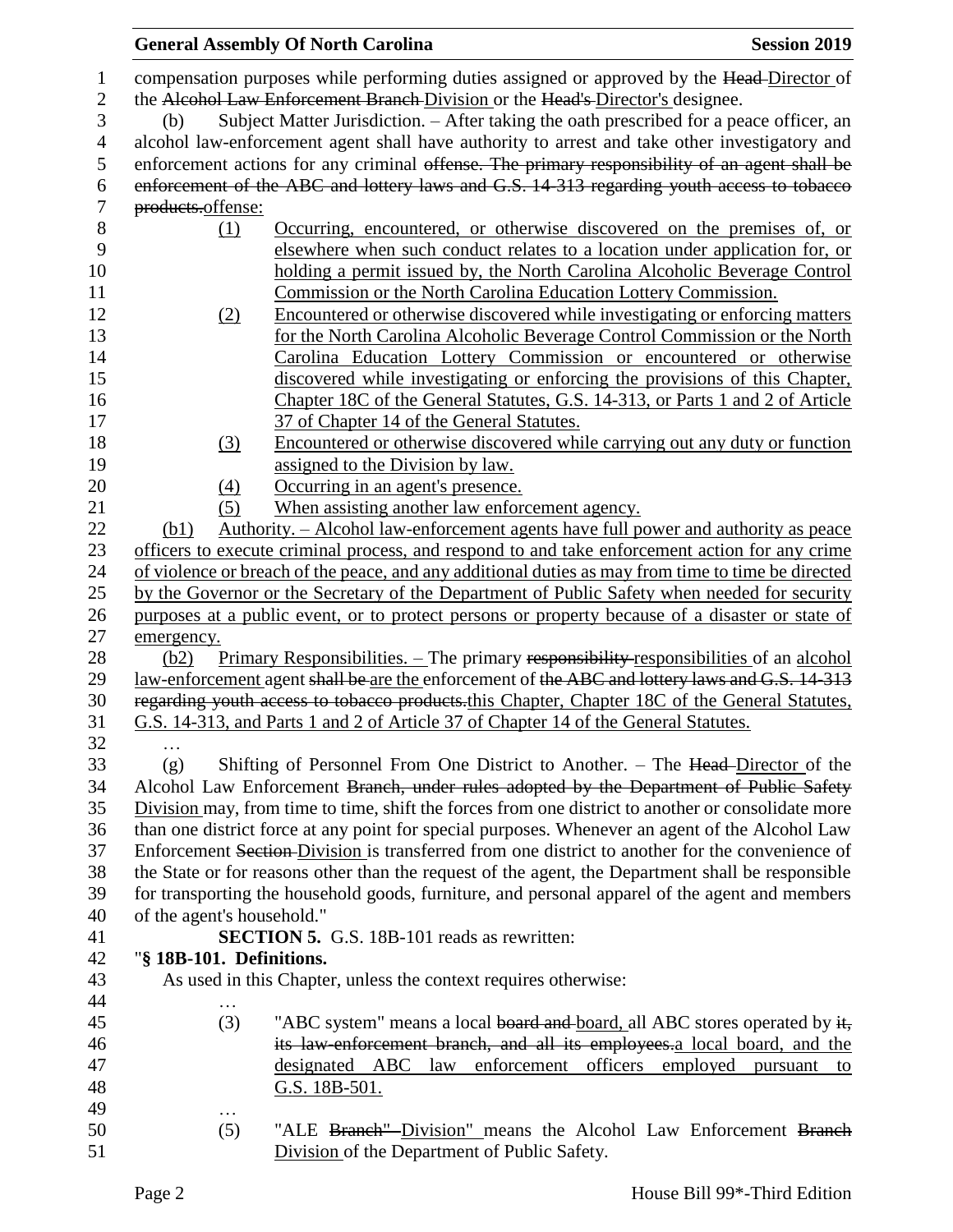|                          | <b>General Assembly Of North Carolina</b><br><b>Session 2019</b>                                                           |
|--------------------------|----------------------------------------------------------------------------------------------------------------------------|
| "                        |                                                                                                                            |
|                          | <b>SECTION 6.</b> G.S. 143-651 reads as rewritten:                                                                         |
| "§ 143-651. Definitions. |                                                                                                                            |
|                          | The following definitions apply in this Article:                                                                           |
|                          |                                                                                                                            |
| (4a)                     | Branch. The Alcohol Law Enforcement Branch of the State Bureau of                                                          |
|                          | Investigation.                                                                                                             |
|                          |                                                                                                                            |
| (7a)                     | Division or ALE Division. – The Alcohol Law Enforcement Division of the                                                    |
|                          | Department of Public Safety.                                                                                               |
|                          |                                                                                                                            |
| (23b)                    | Sanctioned amateur match. $-$ Any match regulated by an amateur sports                                                     |
|                          | organization that has been recognized and approved by the Branch.ALE                                                       |
| 11                       | Division.                                                                                                                  |
|                          | <b>SECTION 7.</b> G.S. 143-652.1 reads as rewritten:                                                                       |
|                          | "§ 143-652.1. Regulation of boxing, kickboxing, mixed martial arts, and toughman events.                                   |
|                          | The Alcohol Law Enforcement Branch of the Department of Public Safety-ALE Division                                         |
|                          | shall regulate live boxing, kickboxing, and mixed martial arts matches, whether professional,                              |
|                          | amateur, or sanctioned amateur, or toughman events, in which admission is charged for viewing,                             |
|                          | or the contestants compete for a purse or prize of value greater than twenty-five dollars (\$25.00).                       |
|                          | The Branch ALE Division shall have the exclusive authority to approve and issue rules for the                              |
|                          | regulation of the conduct, promotion, and performances of live boxing, kickboxing, and mixed                               |
|                          | martial arts matches and exhibitions, whether professional, amateur, or sanctioned amateur, and                            |
|                          | toughman events in this State. The rules shall be issued pursuant to the provisions of Chapter                             |
|                          | 150B of the General Statutes and may include, without limitation, the following subjects:                                  |
|                          |                                                                                                                            |
|                          | <b>SECTION 8.</b> G.S. 143-652.2 reads as rewritten:                                                                       |
|                          | "§ 143-652.2. Boxing Advisory Commission.                                                                                  |
| (a)                      | Creation. – The Boxing Advisory Commission is created within the Department of                                             |
|                          | Public Safety to advise the Alcohol Law Enforcement Branch of the Department of Public Safety                              |
|                          | ALE Division concerning matters regulated by this Article. The Commission shall consist of six                             |
|                          | voting members and two nonvoting advisory members. All the members shall be residents of                                   |
|                          | North Carolina. The members shall be appointed as follows:                                                                 |
| (1)                      | One voting member shall be appointed by the Governor for an initial term of                                                |
|                          | two years.                                                                                                                 |
| (2)                      | One voting member shall be appointed by the President Pro Tempore of the                                                   |
|                          | Senate for an initial term of three years.                                                                                 |
| (3)                      | One voting member shall be appointed by the Speaker of the House of<br>Representatives for an initial term of three years. |
| (4)                      | One voting member shall be appointed by the Secretary of Public Safety for                                                 |
|                          | an initial term of three years.                                                                                            |
| (5)                      | One voting member shall be appointed by the Lieutenant Governor for an                                                     |
|                          | initial term of two years.                                                                                                 |
| (6)                      | One voting member shall be appointed by the Tribal Council of the Eastern                                                  |
|                          | Band of the Cherokee for an initial term of three years.                                                                   |
| (7)                      | One nonvoting advisory member shall be appointed by the Speaker of the                                                     |
|                          | House of Representatives for an initial term of one year, from nominations                                                 |
|                          | made by the North Carolina Medical Society, which shall nominate two                                                       |
|                          | licensed physicians for the position.                                                                                      |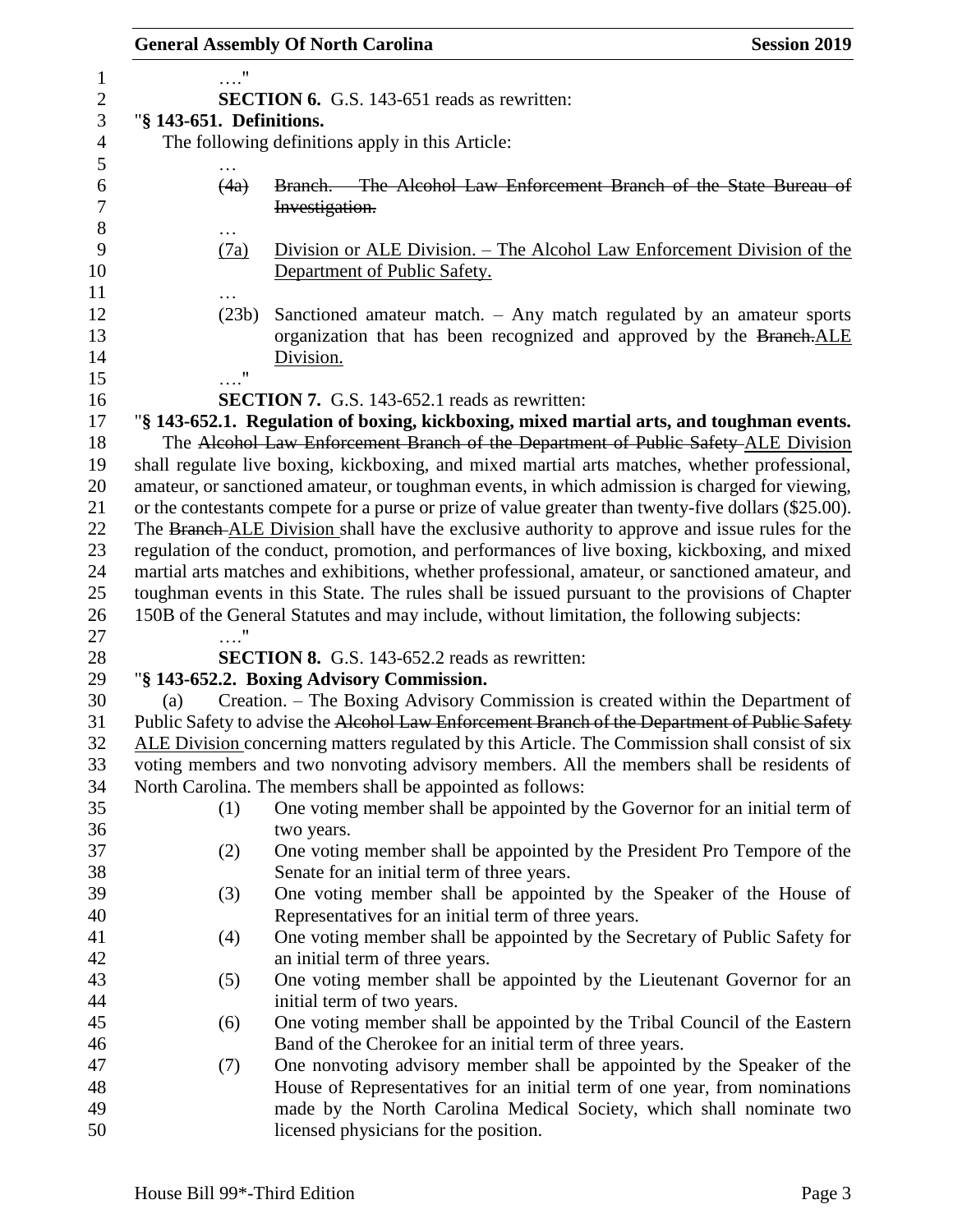|                | <b>General Assembly Of North Carolina</b><br><b>Session 2019</b>                                         |
|----------------|----------------------------------------------------------------------------------------------------------|
| $\mathbf{1}$   | One nonvoting advisory member shall be appointed by the President Pro<br>(8)                             |
| $\overline{2}$ | Tempore of the Senate for an initial term of one year, from nominations made                             |
| 3              | by the North Carolina Medical Society, which shall nominate two licensed                                 |
| $\overline{4}$ | physicians for the position.                                                                             |
| 5              | Notwithstanding the schedule above in subdivisions $(1)$ , $(5)$ , $(7)$ , and $(8)$ of this subsection, |
| 6              | if any former member of the North Carolina Boxing Commission is appointed to the initial                 |
| 7              | membership, that person shall serve an initial term of three years. The member appointed                 |
| 8              | pursuant to subdivision (6) of this subsection may serve on the Commission only if an agreement          |
| 9              | exists and remains in effect between the Tribal Council of the Eastern Band of the Cherokee and          |
| 10             | the Commission authorizing the Commission to regulate professional boxing matches within the             |
| 11             | Cherokee Indian Reservation as provided by the Professional Boxing Safety Act of 1996.                   |
| 12             | The two nonvoting advisory members appointed pursuant to subdivisions (7) and (8) of this                |
| 13             | subsection shall advise the Commission and the Branch ALE Division on matters concerning the             |
| 14             | health and physical condition of boxers and health issues relating to the conduct of exhibitions         |
| 15             | and boxing matches. They may prepare and submit to the Commission for its consideration and              |
| 16             | to the Branch-ALE Division for its approval any rules that in their judgment will safeguard the          |
| 17             | physical welfare of all participants engaged in boxing.                                                  |
| 18             | Terms for all members of the Commission except for the initial appointments shall be for                 |
| 19             | three years.                                                                                             |
| 20             | The Secretary of Public Safety shall designate which member of the Commission is to serve                |
| 21             | as chair. A member of the Commission may be removed from office by the Secretary of Public               |
| 22             | Safety for cause. Members of the Commission are subject to the conflicts of interest requirements        |
| 23             | of 15 U.S.C. § 6308 (contained in the Professional Boxing Safety Act of 1996, as amended).               |
| 24             | Each member, before entering upon the duties of a member, shall take and subscribe an oath to            |
| 25             | perform the duties of the office faithfully, impartially, and justly to the best of the member's         |
| 26             | ability. A record of these oaths shall be filed in the Department of Public Safety.                      |
| 27             |                                                                                                          |
| 28             | (d)<br>Review Authority of the Commission. – The Commission shall review existing rules                  |
| 29             | adopted under this Article and shall from time to time make recommendations to the Branch ALE            |
| 30             | Division for changes or addition to such rules. Any proposals for change, amendment, addition,           |
| 31             | or deletion to those rules shall be submitted by the Branch ALE Division to the Commission for           |
| 32             | its comments prior to approval.                                                                          |
| 33             | $\ldots$ "                                                                                               |
| 34             | <b>SECTION 9.(a)</b> The following statutes are amended by deleting the word "Branch"                    |
| 35             | wherever it appears in uppercase and substituting "Division": G.S. 18B-201, 18B-202, 18B-203,            |
| 36             | 18B-504, 18B-805, 18B-902, 18B-903, 18B-903.1, 18B-904, 18C-163, 19-2.1, and                             |
| 37             | $105-259(b)(15)$ .                                                                                       |
| 38             | <b>SECTION 9.(b)</b> The following statutes are amended by deleting the word "Branch"                    |
| 39             | wherever it appears in uppercase and substituting "ALE Division": G.S. 143-654, 143-655, and<br>143-656. |
| 40<br>41       | <b>SECTION 10.</b> G.S. 143-63.1(d) reads as rewritten:                                                  |
| 42             | Notwithstanding the provisions of this section, but subject to the provisions of<br>" $(d)$              |
| 43             | G.S. 20-187.2, the North Carolina State Highway Patrol, the North Carolina Division of Adult             |
| 44             | Correction and Juvenile Justice of the Department of Public Safety, Safety, the Alcohol Law              |
| 45             | Enforcement Division of the Department of Public Safety, and the North Carolina State Bureau             |
| 46             | of Investigation may sell, trade, or otherwise dispose of any or all surplus weapons they possess        |
| 47             | to any federally licensed firearm dealers. The sale, trade, or disposal of these weapons shall be        |
| 48             | in a manner prescribed by the Department of Administration. Any moneys or property obtained              |
| 49             | from the sale, trade, or disposal shall go to the general fund."                                         |
| 50             | <b>SECTION 11.</b> G.S. 143-341 $(8)(i)(3)$ reads as rewritten:                                          |